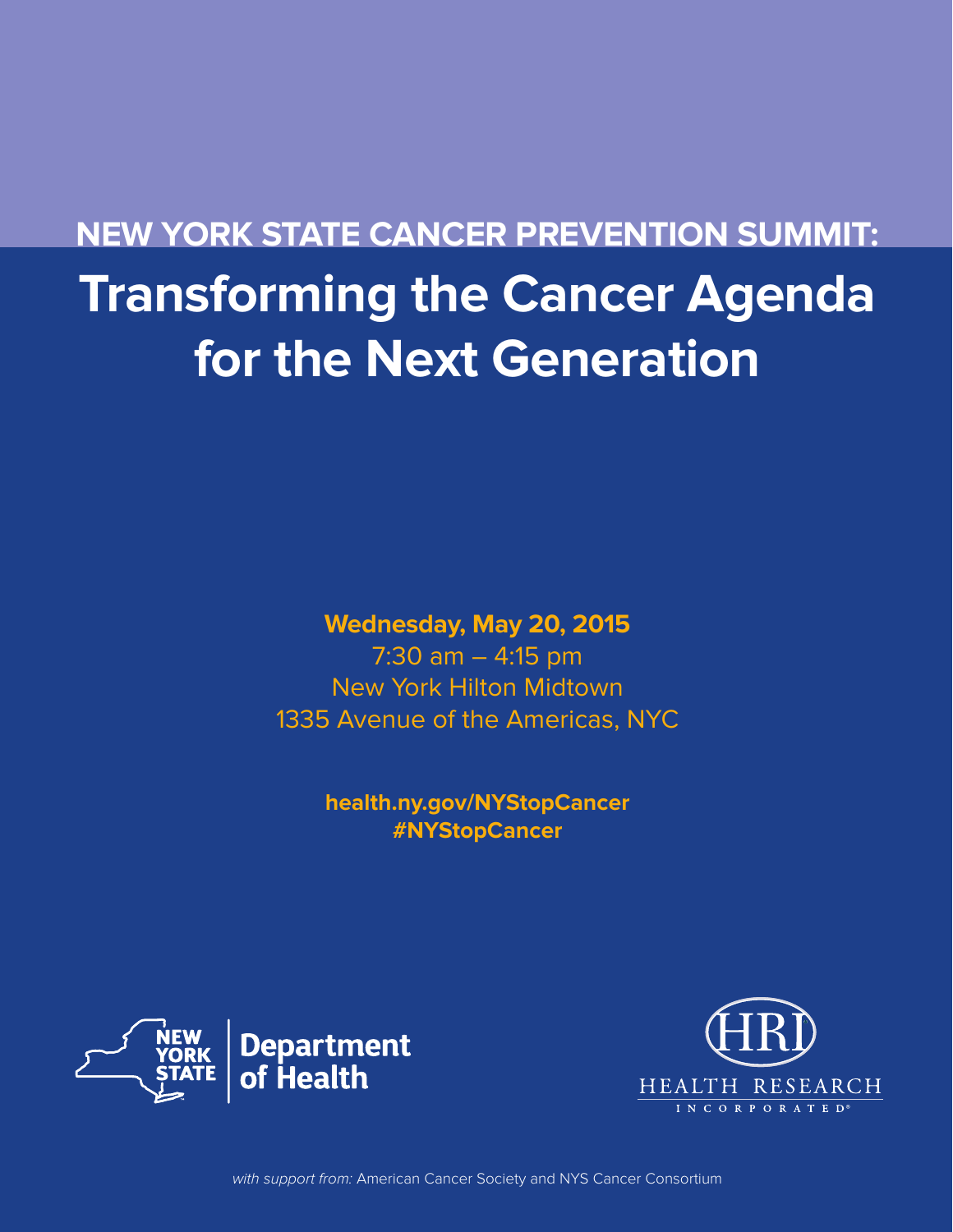# **Cancer Prevention Summit: Transforming the Cancer Agenda for the Next Generation**

#### **Premise**

Since the United States first declared War on Cancer more than 40 years ago, early diagnosis and screening procedures and better treatments for cancer have led to improved survival rates. Science has shifted our understanding of the biology of cancer and the role of risk factors at the individual and population levels. Despite these successes, cancer continues to contribute to significant disability, suffering and death, both nationally and in New York State (NYS). Today in NYS, cancer is the second leading cause of death, with more than 100,000 new diagnoses and approximately 35,000 deaths each year.

A renewed emphasis on cancer prevention is needed to reduce the impact of cancer. At least half of all cancer deaths are attributed to preventable causes such as tobacco use, obesity, poor nutrition and physical inactivity.

NYS's commitment to cancer prevention is a key component of the NYS Prevention Agenda 2013–2017, which stresses the need to reduce obesity and tobacco use, and promotes the provision of high quality preventive services, such as breast, cervical and colorectal cancer screening services. In addition, the NYS Comprehensive Cancer Control Plan, 2012–2017 focuses on modifiable cancer risk factors. Both documents acknowledge that success is dependent upon concerted efforts across disciplines and organizations.

With both efforts now well underway, NYS is primed to lead this new focus on evidence-based cancer prevention and risk reduction.

#### **Proposal**

Convene a Cancer Prevention Summit that brings together state and national cancer prevention researchers, medical and public health practitioners, and other stakeholders to learn about the growing evidence base for cancer prevention; highlight strategies to reduce risk and prevent cancer; and discuss partner roles to promote and contribute to successful implementation.

#### **Goal**

The goal of the Summit is to highlight the prevention of cancer as an urgent public health priority, address health disparities and explore the roles different sectors can play in cancer prevention.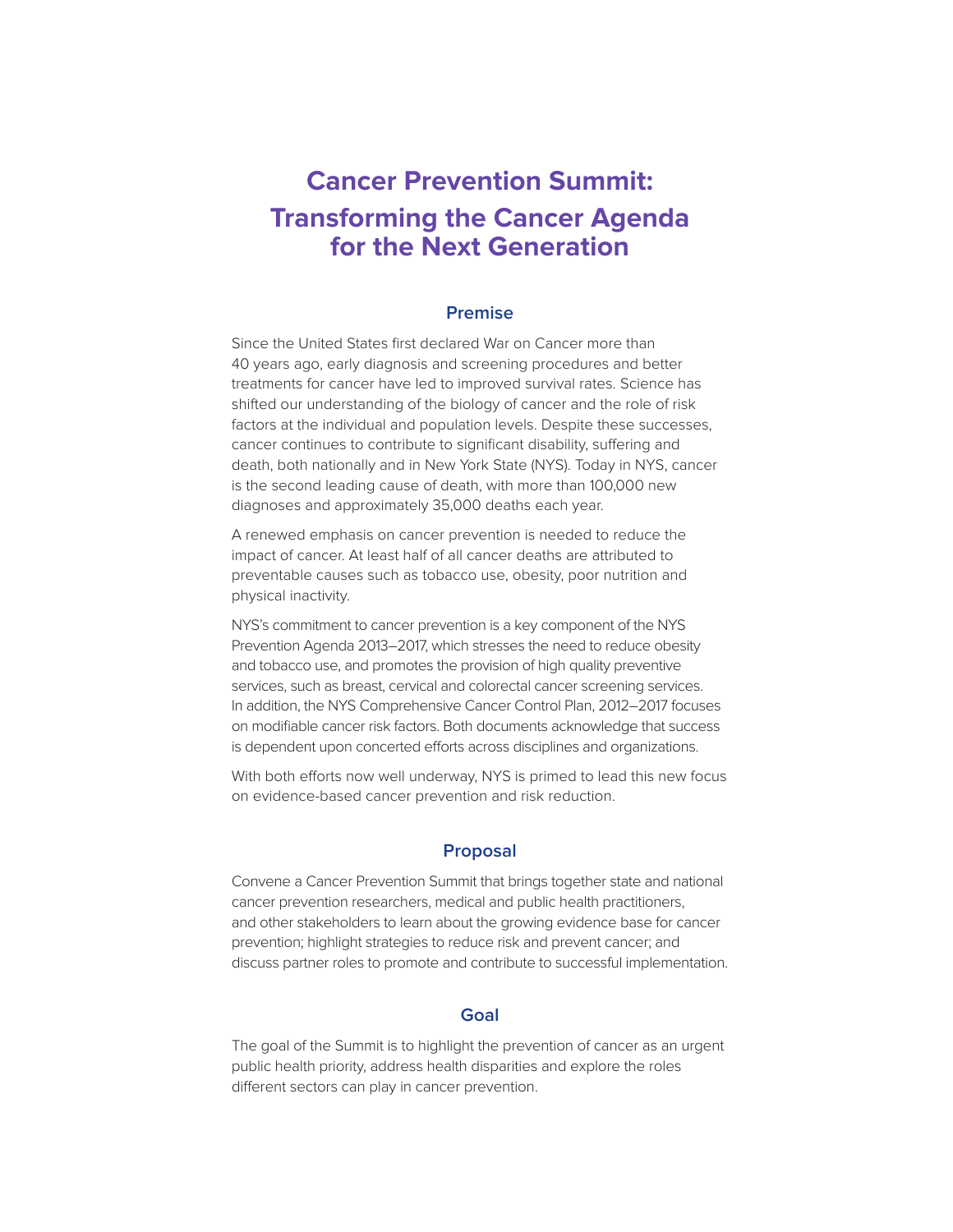# **Agenda**

| 7:30 – 8:30 AM            | <b>Registration and Light Breakfast</b>                                                                                                                                                                                                                                                                                                                  |
|---------------------------|----------------------------------------------------------------------------------------------------------------------------------------------------------------------------------------------------------------------------------------------------------------------------------------------------------------------------------------------------------|
| $8:30 - 8:45$ AM          | <b>Greeting and Meeting Objectives</b><br>Heather Dacus, DO, MPH, New York State Department of Health                                                                                                                                                                                                                                                    |
| $8:45 - 9:15AM$           | <b>Opening Session</b><br><b>New York State's Commitment to Cancer Prevention</b><br>Howard A. Zucker, MD, JD, Commissioner, New York State Department of Health                                                                                                                                                                                         |
|                           | Kathy Hochul, Lieutenant Governor, New York State                                                                                                                                                                                                                                                                                                        |
|                           | <b>The Promise of Prevention</b><br>Margaret I. Cuomo, MD, Author, A World Without Cancer: The Making of a New Cure<br>and the Real Promise of Prevention                                                                                                                                                                                                |
| $9:15 - 10:00$ AM         | <b>Opening Keynote</b><br>Graham A. Colditz, MD, DrPH, Washington University in St. Louis                                                                                                                                                                                                                                                                |
| $10:00 - 10:30$ AM        | <b>Physical Activity Break</b>                                                                                                                                                                                                                                                                                                                           |
| 10:30 AM - 12:00 PM       | <b>Cancer Prevention Research</b><br>Moderator: Maureen Killackey, MD, FACS, FACOG, Columbia University<br>Nutrition & Physical Activity - Walter C. Willett, MD, DrPh, Harvard University<br>Genetics/Genomics - Alfred I. Neugut, MD, PhD, Columbia University<br>Environmental Exposure - Phillip J. Landrigan, MD, MSc, Mt. Sinai School of Medicine |
| $12:00 - 1:00 \text{ PM}$ | Lunch                                                                                                                                                                                                                                                                                                                                                    |
| $1:00 - 1:45$ PM          | <b>Keynote on Health Disparities</b><br>Thomas A. LaVeist, PhD, Johns Hopkins University                                                                                                                                                                                                                                                                 |
| $1:45 - 2:15$ PM          | <b>Physical Activity Break</b>                                                                                                                                                                                                                                                                                                                           |
| $2:15 - 3:45$ PM          | <b>Cancer Prevention in Action</b><br>Moderator: Alvaro Carrascal, MD, MPH, American Cancer Society<br>Tobacco Use Prevention - Andrew Hyland, PhD, Roswell Park Cancer Institute<br><b>HPV Vaccine</b> - Noel T. Brewer, PhD, University of North Carolina<br><b>Public Health Policy</b> - Sonia Angell, MD, NYC Department of Health & Mental Hygiene |
| $3:45 - 4:15$ PM          | Knowledge to Action: Next Steps for Cancer Prevention<br>Moderators: Anita McFarlane, MPH, Susan G. Komen for the Cure<br>& Cheryl Gelder-Kogan, MHSA, CGK Consulting                                                                                                                                                                                    |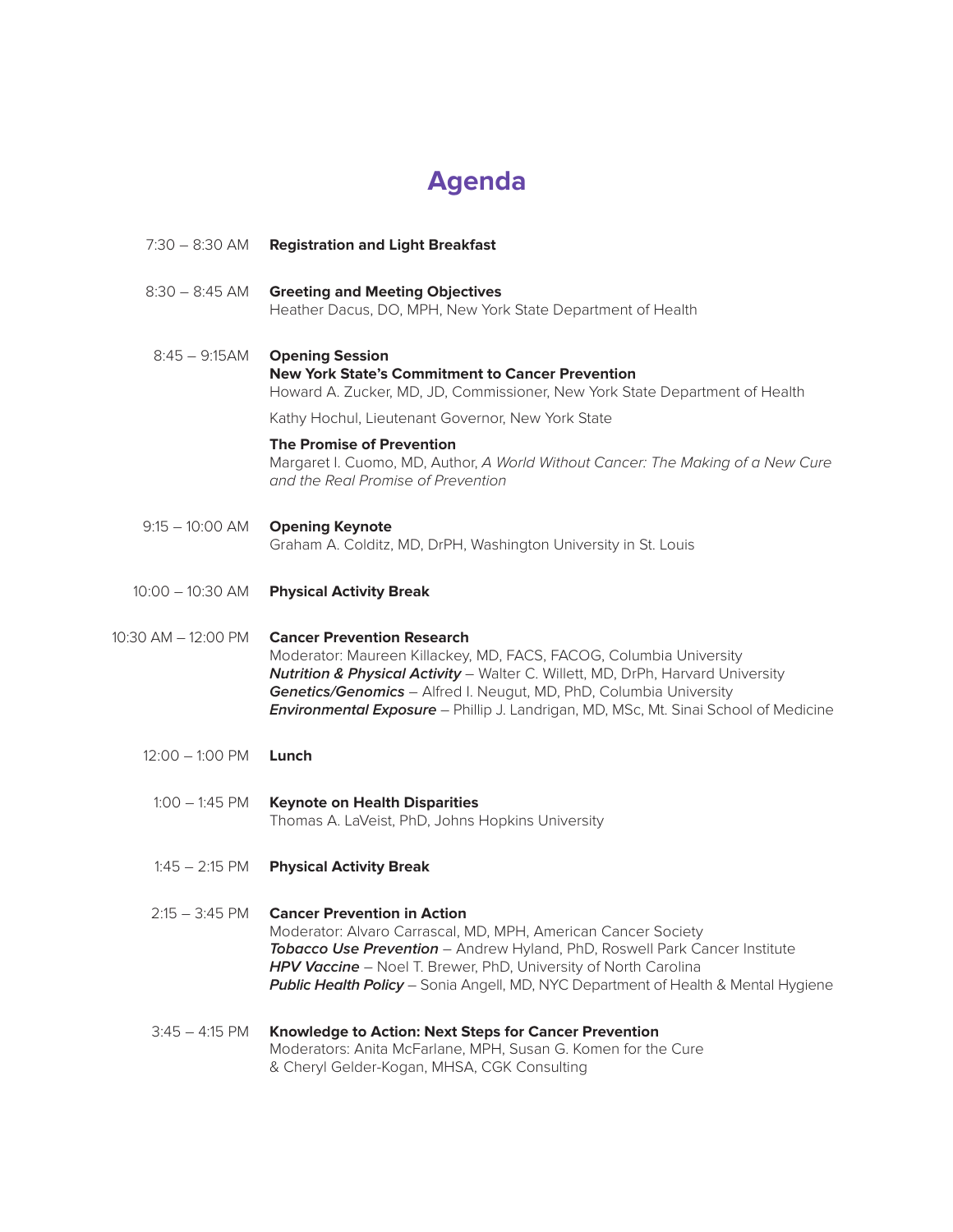### **Speakers and Panelists**

#### **Sonia Angell, MD, MPH**

Dr. Angell is a Deputy Commissioner at the New York City Department of Health and Mental Hygiene (NYC DOHMH), overseeing the newly created Division of Prevention and Primary Care. During her first tenure from 2004–2011, Dr. Angell served as Director of the Cardiovascular Disease Prevention and Control Program. Some of her program's key accomplishments included regulating the use of trans fat in NYC restaurants, launching and leading the National Salt Reduction Initiative, establishing nutrition standards for food procured by NYC government agencies and implementing clinical quality improvement initiatives to improve blood pressure and cholesterol control.

Prior to rejoining the NYC DOHMH in August 2014, Dr. Angell was a senior advisor for Global Noncommunicable Diseases and Chief of the Global Noncommunicable Disease Unit at the Centers for Disease Control and Prevention (CDC). There, she provided leadership in strategy, policy and program development. She worked with the World Health Organization on prevention and control strategies, monitoring and evaluation, surveillance, and target setting. She also provided technical assistance to the Ministries of Health in low- and middle- income countries and led the development of the Global Standardized Hypertension Treatment Project.

Dr. Angell is board-certified in internal medicine, an assistant clinical professor of medicine at the College of Physicians and Surgeons of Columbia University and an assistant attending physician at New York Presbyterian Hospital. She is a former Robert Wood Johnson Clinical Scholar and a fellow of the American College of Physicians.

#### **Noel T. Brewer, PhD**

Dr. Brewer is an associate professor of health behavior in the Gillings School of Global Public Health at the University of North Carolina, Chapel Hill. He also has appointments with UNC's Lineberger Comprehensive Cancer Center and the Department of Psychology.

Dr. Brewer studies how people make risky health decisions. His current work focuses on increasing HPV vaccination, improving cigarette pack warnings and finding ways to explain the harms of medical screening to lay people. Dr. Brewer is chair of the National HPV Vaccination Roundtable and Associate Editor of *Health Psychology Review*. Dr. Brewer co-edited *Communicating Risks and Benefits: An Evidence-Based User's Guide*, which was published by the U.S. Food and Drug Administration.

#### **Alvaro Carrascal, MD, MPH**

Dr. Carrascal is the Vice President of Health Systems for the American Cancer Society (ACS), Eastern Division. He oversees the implementation of cancer control initiatives in New York and New Jersey through partnerships with health systems (community health centers/federally qualified health centers, health plans, hospitals), and state and city health departments.

He is also an assistant professor in the Department of Epidemiology and Biostatistics at UAlbany School of Public Health. In addition, Dr. Carrascal is a member of the steering committee of the New York State Cancer Consortium.

Before joining ACS four years ago, Dr. Carrascal worked for more than 25 years in the field of HIV/AIDS. In his previous position, he served as the director of the Division of HIV and Hepatitis Health Care at the New York State Department of Health AIDS Institute.

#### **Graham A. Colditz, MD, DrPH**

Dr. Colditz is the Deputy Director of the Institute for Public Health at Washington University in St. Louis (WUSTL) and an internationally recognized epidemiologist and public health expert on the causes and prevention of chronic disease and cancer. He is the Niess-Gain Professor of Surgery, Professor of Medicine and Chief of the Division of Public Health Sciences in the Department of Surgery. In addition, he is the Associate Director for Prevention and Control at the Alvin J. Siteman Cancer Center at the Washington University School of Medicine.

 Dr. Colditz leads the Transdisciplinary Research on Energetics and Cancer Center and the Program for the Elimination of Cancer Disparities, two major research centers at WUSTL. He developed the award-winning Your Disease Risk website (www.yourdiseaserisk.wustl.edu), which communicates tailored prevention messages to the public. He has published over 950 peer-reviewed publications and six books, and contributed to six reports for the Institute of Medicine, National Academy of Sciences.

In 2006, Dr. Colditz was elected to membership of the Institute of Medicine. In 2011, the American Cancer Society presented Dr. Colditz with their Medal of Honor for his research achievements and dedication to preventing cancer. He received the 2012 AACR-ACS Award for Research Excellence in Cancer Epidemiology and Prevention, the 2014 ASCO-American Cancer Society award and lecture, and the 2014 AACR Award for outstanding achievement in cancer prevention research award.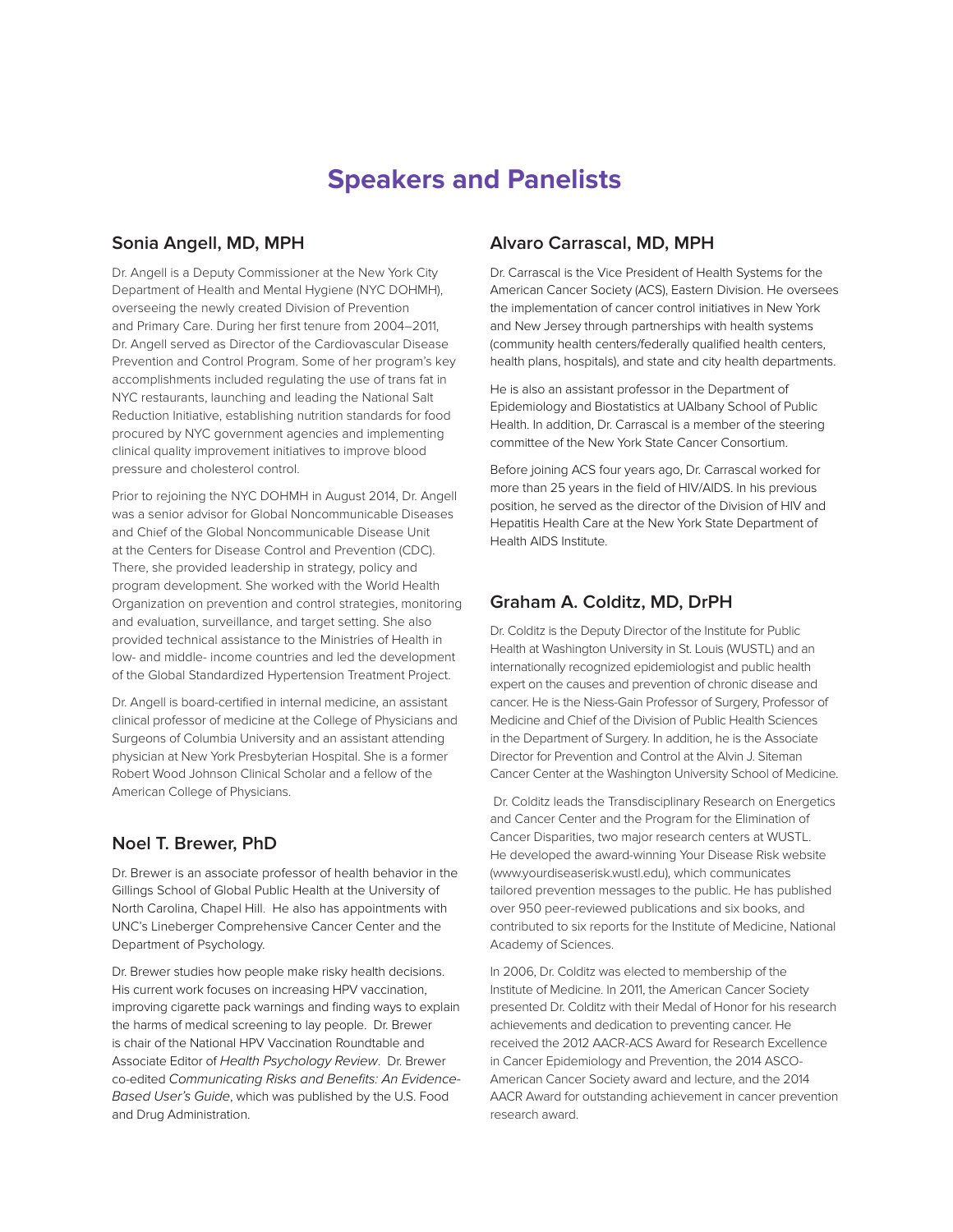#### **Margaret I. Cuomo, MD**

Dr. Cuomo is a board certified radiologist and the author of *A World Without Cancer: The Making of a New Cure and the Real Promise of Prevention*. She served as an attending physician in diagnostic radiology at North Shore University Hospital in Manhasset, New York and specialized in body imaging, including CT, ultrasound, MRI, and interventional procedures. Much of her practice was dedicated to the diagnosis of cancer and AIDS.

Dr. Cuomo is the daughter of the late New York Governor Mario Cuomo and Mrs. Matilda Cuomo, sister to Governor Andrew Cuomo and CNN's Chris Cuomo. She has been interviewed on many TV shows, such as *Good Morning America, Good Day New York, Morning Joe, Inside Edition*, and national and regional radio programs. She has also been featured in many magazines and newspapers, including *Better Homes and Gardens, Capitol File, Education Update, Family Circle, Glamour, Gotham, Hamptons, InStyle, Manhattan, Metro Newspapers, Networking, New York Daily News, O Magazine, Parade, People, Prevention, Redbook, Vogue and Women's Day*, and on-line sites *(DoctorOz. com, Glamour.com, DailyBeast.com, Prevention.com, BlackstoneAudio.com, ASCOPost.com, EverydayHealth.com, RodaleNews.com).* 

Dr. Cuomo is a contributor and a member of the Medical Review Board of the Huffington Post, and a contributor to WebMD. Dr. Cuomo frequently speaks to organizations and groups throughout the country, advocating for the prevention of cancer.

#### **Heather Dacus, DO, MPH**

Dr. Dacus is the Director of the NYS Department of Health's Bureau of Chronic Disease Control, which supports population and evidence-based initiatives to reduce the burden of chronic disease across New York, with a specific focus on cancer prevention and control. She is a board-certified and NYSlicensed preventive medicine and public health physician, as well as a yoga instructor.

Dr. Dacus oversees multiple grants from the Centers for Disease Control and Prevention, including the Integrating Colorectal Cancer within Other Chronic Disease Programs grant. She is a Steering Committee member of the NYS Cancer Consortium and the Citywide Colon Cancer Control Coalition (C5), and serves on the CDC/Colorado Advisory Committee on Cancer Screening Surveillance. In 2010 and 2012, she participated as an outside expert reviewer for the Cancer Prevention Research Institute of Texas. She is also a member of the NYSDOH's Institutional Review Board.

Prior to a career in public health and joining the NYSDOH, Dr. Dacus spent six years as a general medical officer in the United States Navy, providing direct medical care to sailors and marines assigned to her units in Washington D.C., Okinawa, Japan and upstate NY.

#### **Cheryl Gelder-Kogan, MHSA**

Ms. Gelder-Kogan is a consultant who focuses on operational issues, strategic and business planning, interim administration, mentoring administrative staff and developing and implementing customer service programs. She has worked with hospitals, physician's offices, public health departments and community based non-profit organizations. She has held key administrative positions at major academic medical centers and county health departments.

Ms. Gelder-Kogan's experience includes all areas of oncology including operation of outpatient infusion services, medical and surgical physician operations, radiation oncology, tumor registry, clinical trials and strategic planning and implementation. In addition, she is co-chair of the New York State Cancer Consortium. She is also a member of the Medical Group Management Association, the American Public Health Association and the Association of Community Cancer Centers.

#### **Andrew Hyland, PhD**

Dr. Hyland is Chair of the Department of Health Behavior at Roswell Park Cancer Institute. He is the Deputy Editor of the journal, *Tobacco Control*, and the scientific principal investigator of the joint National Institute on Drug Abuse and the U.S. Food and Drug Administration's Population Assessment of Tobacco and Health study. Dr. Hyland is the Director of the New York and New Jersey State Smokers Quitlines as well as the Survey Research and Data Acquisition Resource.

Dr. Hyland's primary research interests are in evaluating the impact of policies aimed at reducing the morbidity and mortality associated with the use of tobacco products. Examples of his work include an evaluation of the economic impact of clean indoor air laws, creating a system to monitor new tobacco products as they become available and assessing the impact of tobacco policy measures on smoking behaviors in large cohorts of smokers. Dr. Hyland has published more than 220 peer-reviewed publications.

#### **Maureen Killackey, MD, FACS, FACOG**

Dr. Killackey is the Clinical Director of the Herbert Irving Comprehensive Cancer Center, Columbia University at New York Presbyterian/Lawrence Hospital. She is also an assistant professor in the Departments of Medicine and Obstetrics and Gynecology at Columbia University, College of Physician and Surgeons.

 Dr. Killackey has been immersed in cancer care delivery since 1982 when she started as a gynecologic/surgical oncologist. She has held clinical directorships at several multidisciplinary cancer programs in rural, suburban, urban as well as community-based and academic centers, including St. Luke's Roosevelt Hospital, Bassett Healthcare, Memorial Sloan Kettering and Columbia University Medical Center.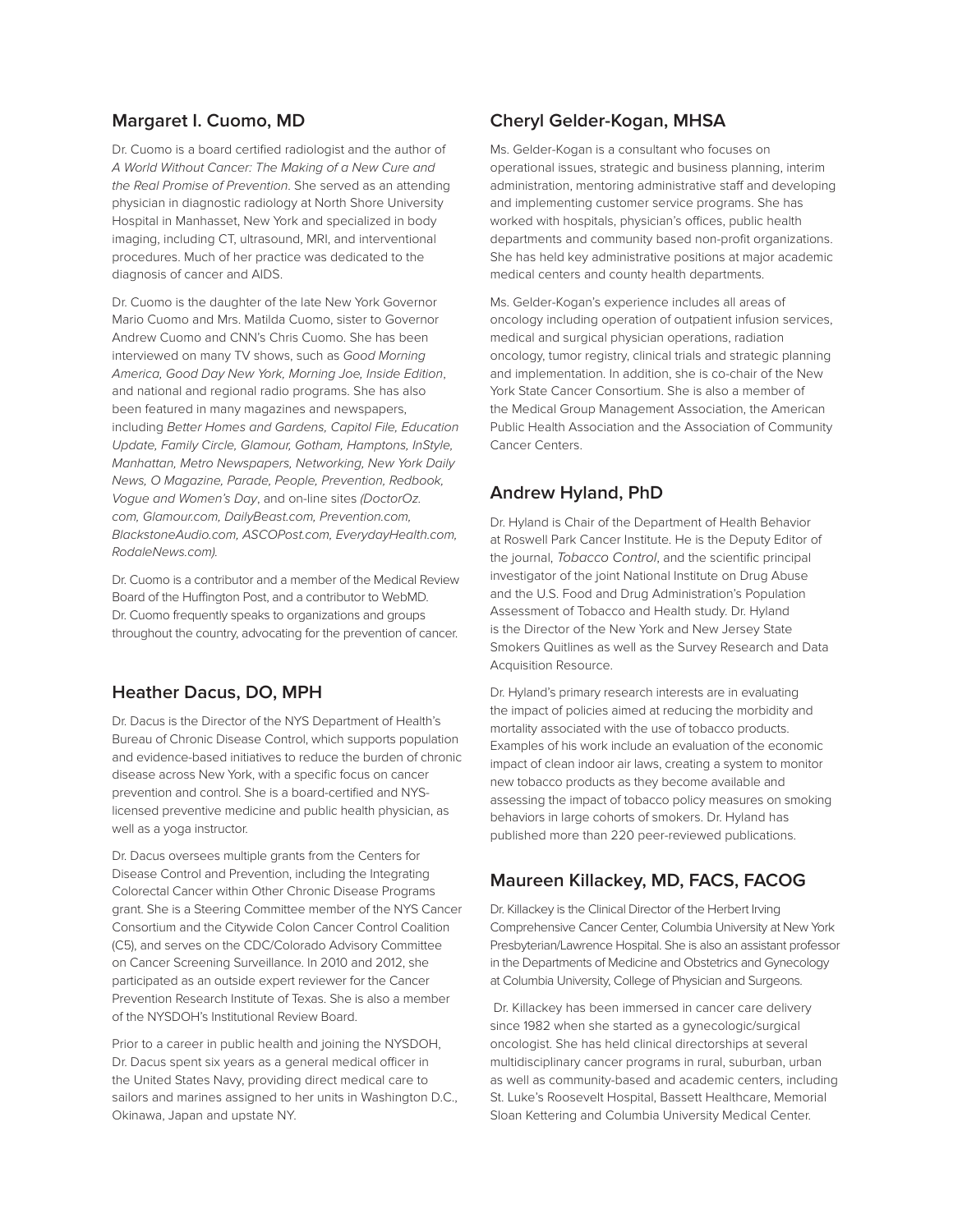In addition, she is a peer reviewer for multiple medical journals and a grants reviewer for the National Cancer Institute. She is active in the American Cancer Society, the Society of Gynecologic Oncology, the American College of Obstetrics and Gynecology, the American College of Surgeons and Commission on Cancer.

Dr. Killackey chairs the NYS Early Detection and Cancer Education Advisory Council, and is a member of the steering committee of the NYS Cancer Consortium. Her activities include focusing on the national goal of "80% by 2018" for colorectal cancer screening and increasing the uptake of the HPV vaccine.

#### **Philip J. Landrigan, MD, MSc**

Dr. Landrigan is the Dean for Global Health and the Ethel H. Wise Professor and chair of the Department of Preventive Medicine in the Icahn School of Medicine at Mount Sinai. Dr. Landrigan is a pediatrician, epidemiologist and director of Mount Sinai's Children's Environmental Health Center.

Dr. Landrigan served for 15 years as an Epidemic Intelligence Service Officer and medical epidemiologist at the Centers for Disease Control and Prevention (CDC) and the National Institute for Occupational Safety and Health. While with the CDC, Dr. Landrigan spent one year as a field epidemiologist in El Salvador and another year in northern Nigeria. He participated in the Global Campaign for the Eradication of Smallpox.

In 1987, Dr. Landrigan was elected to the Institute of Medicine. He has chaired committees at the National Academy of Sciences (NAS) on Environmental Neurotoxicology and on Pesticides in the Diets of Infants and Children. Under his direction, the NAS report on pesticides and children's health helped to secure passage of the Food Quality Protection Act, the only environmental law in the United States that contains explicit provisions for the protection of children.

Dr. Landrigan's research on the toxicity of lead at low levels helped persuade the U.S. government to mandate removal of lead from gasoline and paint, actions that have led to a 90% decline in incidence of childhood lead poisoning over the past 25 years. Dr. Landrigan was also a leader in developing the National Children's Study and instrumental in establishing the Office of Children's Health Protection at the U.S. Environmental Protection Agency.

#### **Thomas A. LaVeist, PhD**

Dr. LaVeist is the William C. and Nancy F. Richardson Professor in Health Policy and Director of the Hopkins Center for Health Disparities Solutions at the Johns Hopkins Bloomberg School of Public Health.

In 2012, Dr. LaVeist organized and hosted the International Conference on Health in the African Diaspora, which brought together health advocates from 24 countries in the Western Hemisphere. His most recent book, *Legacy of the Crossing: Life, Death, and Triumph among Descendants of the World's Largest Forced Migration,* was published in 2014. He is the co-editor of *Race, Ethnicity and Health: A Public Health Reader,* which was published in its second edition in 2012. He is also the author of the textbook, *Minority Populations and Health: An Introduction to Race, Ethnicity and Health in the United States.*

Dr. LaVeist lectures frequently at leading universities, corporations, professional conferences and workshops. His research has been funded by the National Institutes of Health, Centers for Disease Control and Prevention U.S. Department of Defense, Commonwealth Fund, Sage Foundation and the Agency for Healthcare Research.

His dissertation on racial disparities in infant mortality was awarded the 1989 Roberta G. Simmons Outstanding Dissertation Award by the American Sociological Association. He is the recipient of the Innovation Award from the National Institutes of Health and the Knowledge Award from the U.S. Department of Health and Human Services, Office of Minority Health. In 2013 he was elected to membership in the Institute of Medicine.

#### **Anita McFarlane, MPH**

Ms. McFarlane is the Director of Grants and Public Policy for Susan G. Komen, Greater New York City. Though she is a fairly recent addition to Komen NYC's staff, she has been involved with the organization's initiatives since the late 1990s. She served as a reviewer for the grants program, and chair of the Grants Committee for a number of years, and was on the Komen Board of Directors.

Prior to joining Komen, Ms. McFarlane was the manager of the National Cancer Institute's Cancer Information Service (CIS) based at Memorial Sloan-Kettering Cancer Center. While at the CIS, she managed and supervised a statewide program that addressed cancer health disparities by providing technical assistance for designing, implementing and evaluating evidence-based programs to state, local and regional organizations.

Ms. McFarlane is a member of the Public Health Association of New York City and the American Public Health Association.